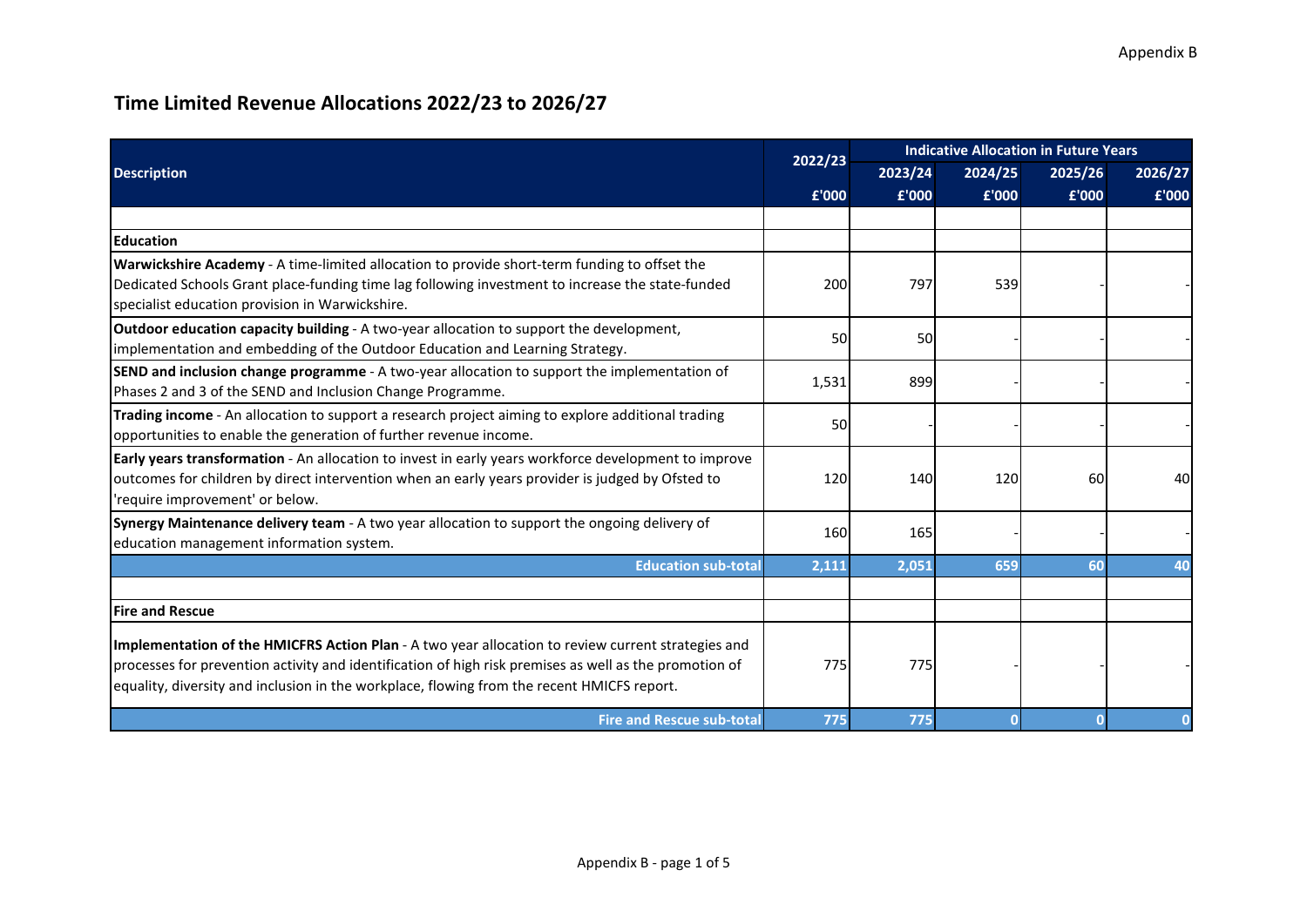|                                                                                                                                                                                                                                                                                  | 2022/23 | <b>Indicative Allocation in Future Years</b> |             |              |         |
|----------------------------------------------------------------------------------------------------------------------------------------------------------------------------------------------------------------------------------------------------------------------------------|---------|----------------------------------------------|-------------|--------------|---------|
| <b>Description</b>                                                                                                                                                                                                                                                               |         | 2023/24                                      | 2024/25     | 2025/26      | 2026/27 |
|                                                                                                                                                                                                                                                                                  | £'000   | £'000                                        | £'000       | £'000        | £'000   |
|                                                                                                                                                                                                                                                                                  |         |                                              |             |              |         |
| <b>Strategic Commissioner for Communities</b>                                                                                                                                                                                                                                    |         |                                              |             |              |         |
| Waste management - A time-limited allocation to reflect the increased domestic waste generated due<br>to the shift to hybrid/homeworking following the pandemic.                                                                                                                 | 950     | 700                                          | 450l        |              |         |
| HS2 - An annual allocation to continue work to mitigate the impacts of HS2 on Warwickshire residents<br>and communities, maximising contributions from HS2.                                                                                                                      | 103     | 103                                          | 103         | 103          |         |
| City of Culture - Final year of a four-year allocation to meet the Council's commitments to invest in the<br>City of Culture.                                                                                                                                                    | 250     |                                              |             |              |         |
| Cycle-racing - Second year of a two-year allocation to continue to provide funding to support the<br>cycling events.                                                                                                                                                             | 100     |                                              |             |              |         |
| Country parks - An allocation to prepare a business case to increase the income generated by our<br>country parks, through a more commercialised approach, whilst maximising their social value and<br>positive impact on the well-being of residents, communities and visitors. | 50      |                                              |             |              |         |
| <b>Strategic Commissioner for Communities sub-total</b>                                                                                                                                                                                                                          | 1,453   | 803                                          | 553         | 103          |         |
|                                                                                                                                                                                                                                                                                  |         |                                              |             |              |         |
| <b>Communities Directorate</b>                                                                                                                                                                                                                                                   | 4,339   | 3,629                                        | 1,212       | 163          | 40      |
|                                                                                                                                                                                                                                                                                  |         |                                              |             |              |         |
| <b>Adult Social Care</b>                                                                                                                                                                                                                                                         |         |                                              |             |              |         |
| Winter pressures - A provision, at the level the of grant funding, to support adult social care activities<br>over the winter period.                                                                                                                                            | 2,300   |                                              |             |              |         |
| <b>Adult Social Care sub-total</b>                                                                                                                                                                                                                                               | 2,300   | $\Omega$                                     |             |              |         |
|                                                                                                                                                                                                                                                                                  |         |                                              |             |              |         |
| <b>Children and Families</b>                                                                                                                                                                                                                                                     |         |                                              |             |              |         |
| Recruitment - A two year allocation to meet the contract fees for external support for the recruitment<br>of permanent staff in the service thereby reducing the reliance on agency staff.                                                                                       | 200     | 100                                          |             |              |         |
| <b>Children and Families sub-total</b>                                                                                                                                                                                                                                           | 200     | 100                                          | $\Omega$    |              |         |
|                                                                                                                                                                                                                                                                                  |         |                                              |             |              |         |
| <b>People Directorate</b>                                                                                                                                                                                                                                                        | 2,500   | 100                                          | $\mathbf 0$ | $\mathbf{0}$ | 0       |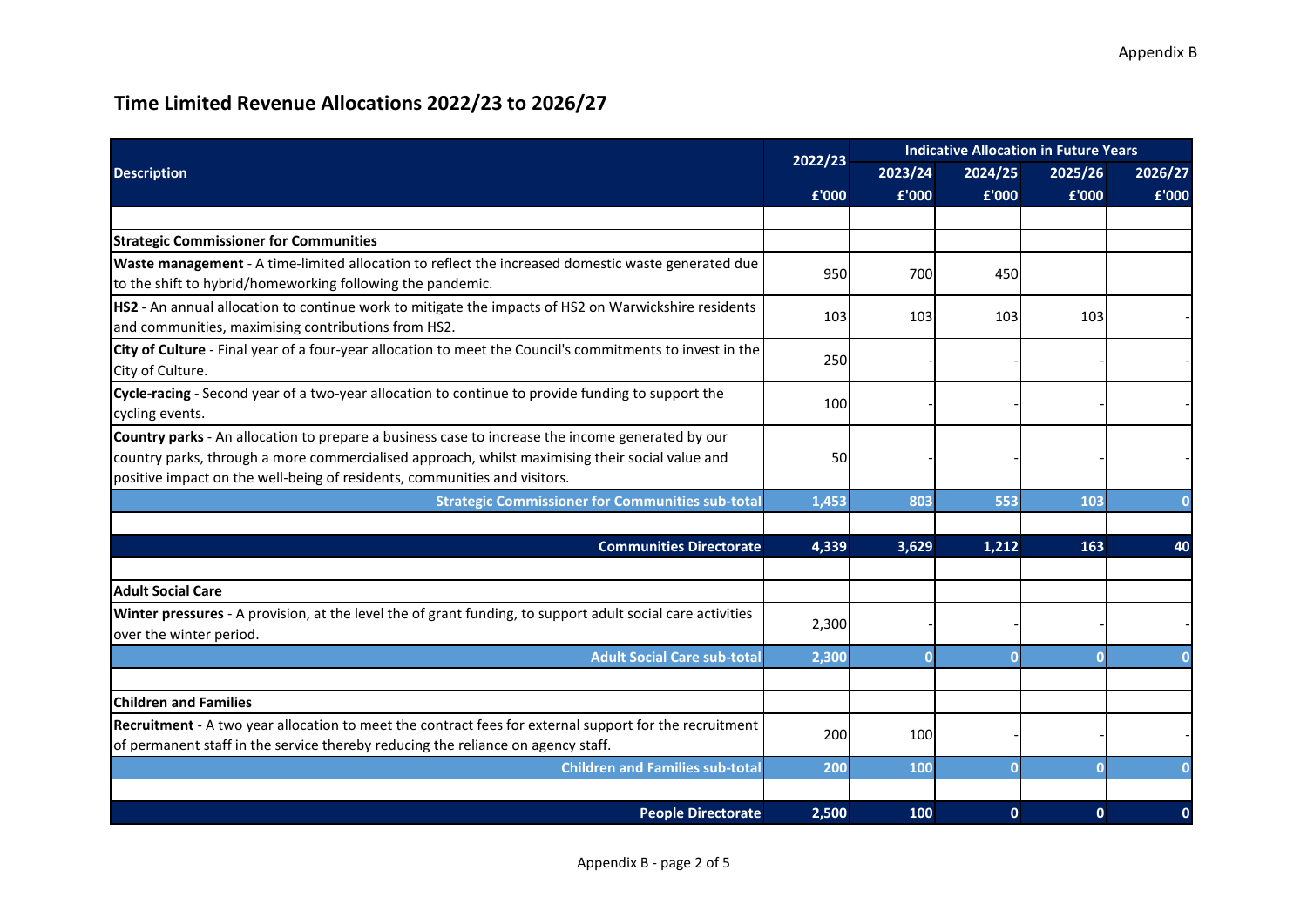| <b>Description</b>                                                                                                                                                                                                                                                                                                                                     |         |         | <b>Indicative Allocation in Future Years</b> |         |         |  |
|--------------------------------------------------------------------------------------------------------------------------------------------------------------------------------------------------------------------------------------------------------------------------------------------------------------------------------------------------------|---------|---------|----------------------------------------------|---------|---------|--|
|                                                                                                                                                                                                                                                                                                                                                        | 2022/23 | 2023/24 | 2024/25                                      | 2025/26 | 2026/27 |  |
|                                                                                                                                                                                                                                                                                                                                                        | £'000   | £'000   | £'000                                        | £'000   | £'000   |  |
|                                                                                                                                                                                                                                                                                                                                                        |         |         |                                              |         |         |  |
| <b>Business and Customer Support</b>                                                                                                                                                                                                                                                                                                                   |         |         |                                              |         |         |  |
| Complaints management - A two-year allocation to temporarily increase capacity to work with<br>services, aiming to improve how complaints are managed in the early stages to avoid escalation to<br>more formal processes.                                                                                                                             | 74      | 74      |                                              |         |         |  |
| Customer Service Centre - A two year allocation to increase capacity to meet increased demand as a<br>result of the pandemic.                                                                                                                                                                                                                          | 77      | 77      |                                              |         |         |  |
| Business support capacity - A two-year allocation to reflect the current levels of business support<br>needed in response to the demand pressures in children and families, education and adult social care.<br>The spending need is time limited reflecting that some of the demand is covid-related and may not be<br>required over the longer term. | 625     | 625     |                                              |         |         |  |
| <b>Business and Customer Support sub-total</b>                                                                                                                                                                                                                                                                                                         | 776     | 776     |                                              |         |         |  |
|                                                                                                                                                                                                                                                                                                                                                        |         |         |                                              |         |         |  |
| <b>Commissioning Support Unit</b>                                                                                                                                                                                                                                                                                                                      |         |         |                                              |         |         |  |
| Paper storage - A two year allocation to meet the cost of additional paper storage costs from the<br>rationalisation of Warwick-based office accommodation whilst the review of the long term need for<br>paper-based storage is determined.                                                                                                           | 50      | 50      |                                              |         |         |  |
| Vehicle management strategic approach - A three year allocation to deliver a project that will realise<br>savings from the consolidation of spares, parts and tyres spend, changes to delivery models and<br>reducing demand on fuel.                                                                                                                  | 56      | 56      | 56                                           |         |         |  |
| Off-contract spend consolidation - An allocation to fund the enabling cost of realising cost savings<br>from the reduction in non-contract third party spend across the organisation.                                                                                                                                                                  | 252     |         |                                              |         |         |  |
| <b>Commissioning Support Unit sub-total</b>                                                                                                                                                                                                                                                                                                            | 358     | 106     | 56                                           |         |         |  |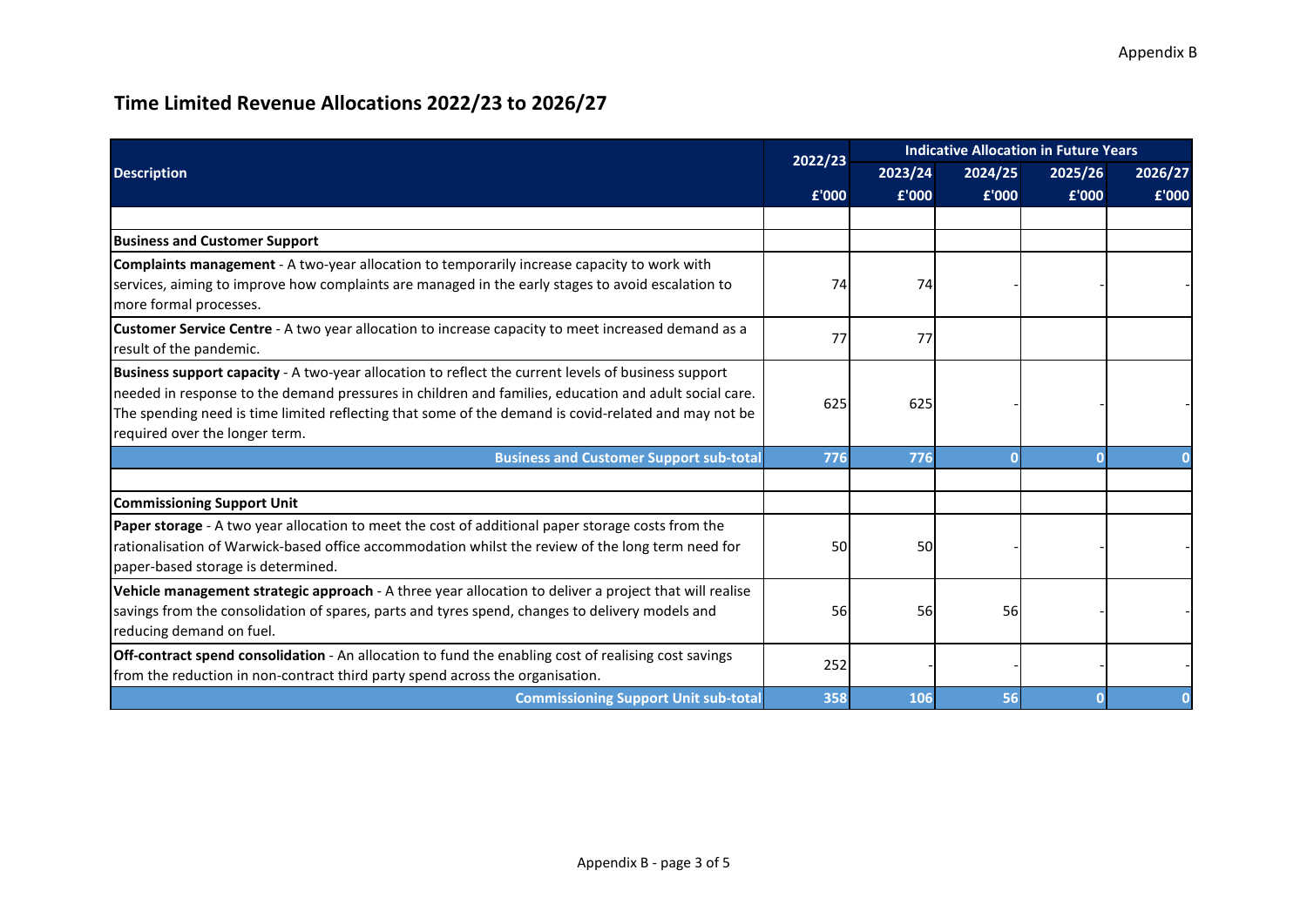|                                                                                                                                                                                                                                                                                                                 | 2022/23 | <b>Indicative Allocation in Future Years</b> |         |              |         |
|-----------------------------------------------------------------------------------------------------------------------------------------------------------------------------------------------------------------------------------------------------------------------------------------------------------------|---------|----------------------------------------------|---------|--------------|---------|
| <b>Description</b>                                                                                                                                                                                                                                                                                              |         | 2023/24                                      | 2024/25 | 2025/26      | 2026/27 |
|                                                                                                                                                                                                                                                                                                                 | £'000   | £'000                                        | £'000   | £'000        | £'000   |
|                                                                                                                                                                                                                                                                                                                 |         |                                              |         |              |         |
| <b>Enabling Services</b>                                                                                                                                                                                                                                                                                        |         |                                              |         |              |         |
| Cleaning costs - A three year allocation to provide for the sustained increase in cleaning costs, as a<br>result of Covid, for a further three years.                                                                                                                                                           | 200     | 200                                          | 200     |              |         |
| HR and payroll system - An allocation to fund the contract signing fee on re-procurement of current<br>contract.                                                                                                                                                                                                | 325     |                                              |         |              |         |
| Recruitment - A three-year allocation to increase in capacity to manage the complexity and growth in<br>demand for recruitment support.                                                                                                                                                                         | 106     | 141                                          | 141     |              |         |
| Digital roadmap - A three year programme of investment in digital technology and automation.<br>Individual projects within the programme will require business cases to demonstrate the resulting<br>savings prior to the investment being made.                                                                | 1,825   | 1,100                                        | 2,100   |              |         |
| <b>Enabling Services sub-total</b>                                                                                                                                                                                                                                                                              | 2,456   | 1,441                                        | 2,441   |              |         |
|                                                                                                                                                                                                                                                                                                                 |         |                                              |         |              |         |
| Finance                                                                                                                                                                                                                                                                                                         |         |                                              |         |              |         |
| Invest to save for redesign - A time-limited allocation to provide additional capacity for process<br>redesign and to implement new digital and automation technologies including IT systems investment<br>costs. This investment is required to support the delivery of the Finance Service savings proposals. | 100     | 100                                          | 100     |              |         |
| <b>Finance sub-total</b>                                                                                                                                                                                                                                                                                        | 100     | 100                                          | 100     |              |         |
|                                                                                                                                                                                                                                                                                                                 |         |                                              |         |              |         |
| <b>Governance and Policy</b>                                                                                                                                                                                                                                                                                    |         |                                              |         |              |         |
| Legal capacity - An allocation to provide capacity for clearing the backlog of children's safeguarding<br>cases caused by the closure of the courts during covid. The costs represent the additional cost of<br>locums to carry out/support the work.                                                           | 120     |                                              |         |              |         |
| <b>Governance and Policy sub-total</b>                                                                                                                                                                                                                                                                          | 120     | $\Omega$                                     |         |              |         |
| <b>Resources Directorate</b>                                                                                                                                                                                                                                                                                    | 3,810   | 2,423                                        | 2,597   | $\mathbf{0}$ | 0       |